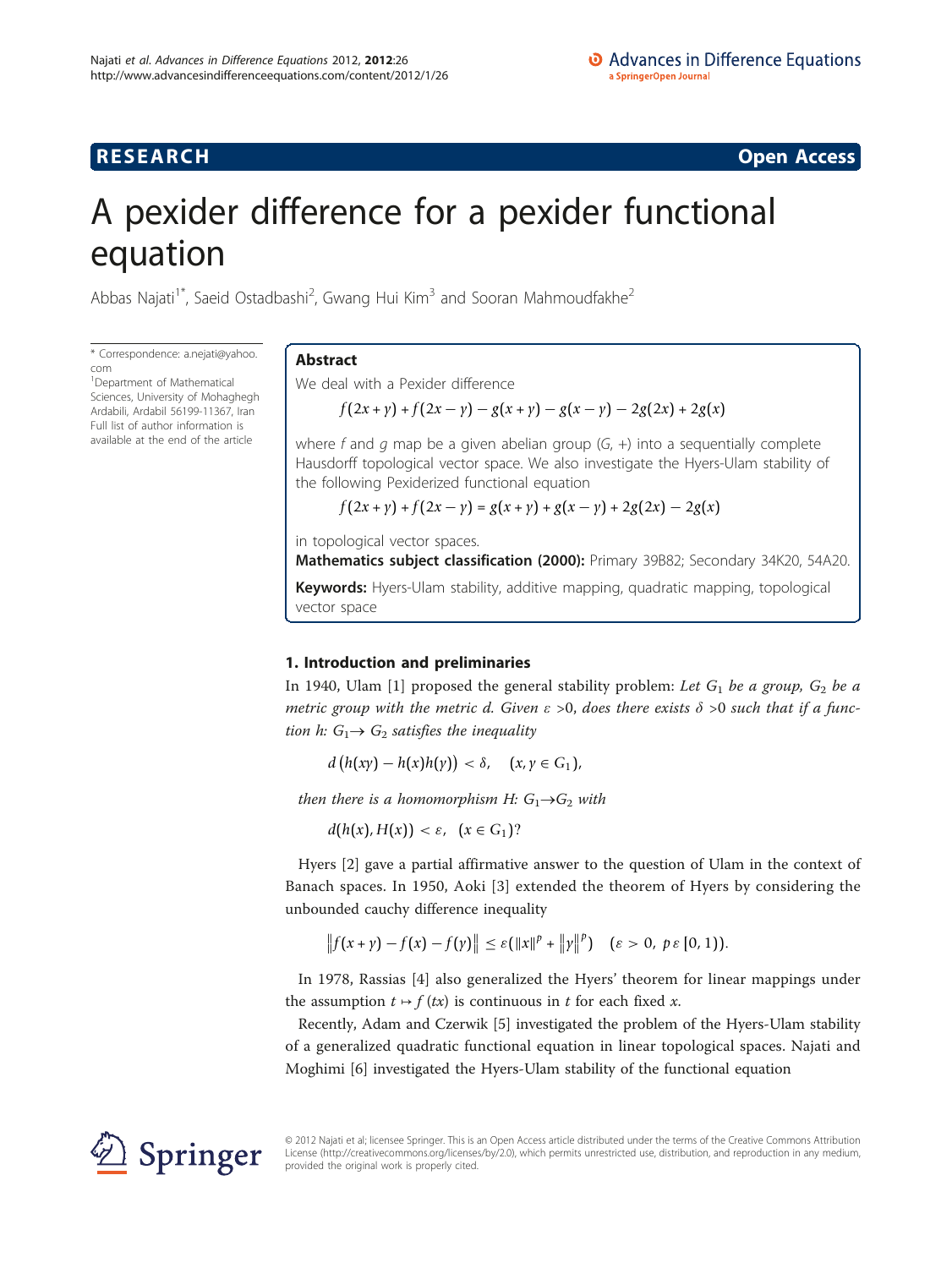$$
f(2x + y) + f(2x - y) = f(x + y) + f(x - y) + 2f(2x) - 2f(x)
$$

in quasi-Banach spaces. In this article, we prove that the Pexiderized functional equation

$$
f(2x + y) + f(2x - y) = g(x + y) + g(x - y) + 2g(2x) - 2g(x)
$$

is stable for functions  $f$ ,  $g$  defined on an abelian group and taking values in a topological vector space.

Throughout this article, let  $G$  be an abelian group and  $X$  be a sequentially complete Hausdorff topological vector space over the field  $\mathbb Q$  of rational numbers.

A mapping  $f: G \to X$  is said to be *quadratic* if and only if it satisfies the following functional equation

$$
f(x + y) + f(x - y) = 2f(x) + 2f(y)
$$

for all  $x \, y \in G$ . A mapping  $f \, G \rightarrow X$  is said to be *additive* if and only if it satisfies f  $(x + y) = f(x) + f(y)$  for all  $x y \in G$ . For a given  $f: G \to X$ , we will use the following notation

$$
Df(x,y) := f(2x+y) + f(2x-y) - f(x+y) - f(x-y) - 2f(2x) + 2f(x).
$$

For given sets  $A \, B \subseteq X$  and a number  $k \in \mathbb{R}$ , we define the well known operations

 $A + B := \{a + b : a \in A, b \in B\}, kA := \{ka : a \in A\}.$ 

We denote the convex hull of a set  $U \subseteq X$  by conv(U) and by  $\overline{U}$  the sequential closure of  $U$ . Moreover it is well know that:

- (1) If  $A \subseteq X$  are bounded sets, then conv(A) and  $\overline{A}$  are bounded subsets of X.
- (2) If A,  $B \subseteq X$  and  $\alpha \beta \in \mathbb{R}$ , then  $\alpha$  conv(A) +  $\beta$  conv(B) = conv( $\alpha A + \beta B$ ).

(3) Let  $X_1$  and  $X_2$  be linear spaces over ℝ. If  $f: X_1 \rightarrow X_2$  is a additive (quadratic) function, then  $f(rx) = rf(x)$   $(f(rx) = r^2f(x))$ , for all  $x \in X_1$  and all  $r \in \mathbb{Q}$ .

#### 2. Main results

We start with the following lemma.

**Lemma 2.1.** Let G be a 2-divisible abelian group and  $B \subseteq X$  be a nonempty set. If the functions f, g:  $G \rightarrow X$  satisfy

$$
f(2x + y) + f(2x - y) - g(x + y) - g(x - y) - 2g(2x) + 2g(x) \in B
$$
\n(2.1)

for all  $x, y \in G$ , then

$$
Df(x, y) \in 2 \operatorname{conv}(B - B), \tag{2.2}
$$

$$
Dg(x, y) \in conv(B - B) \tag{2.3}
$$

for all  $x, y \in G$ .

*Proof.* Putting  $y = 0$  in (2.1), we get

$$
2f(2x) - 2g(2x) \in B \tag{2.4}
$$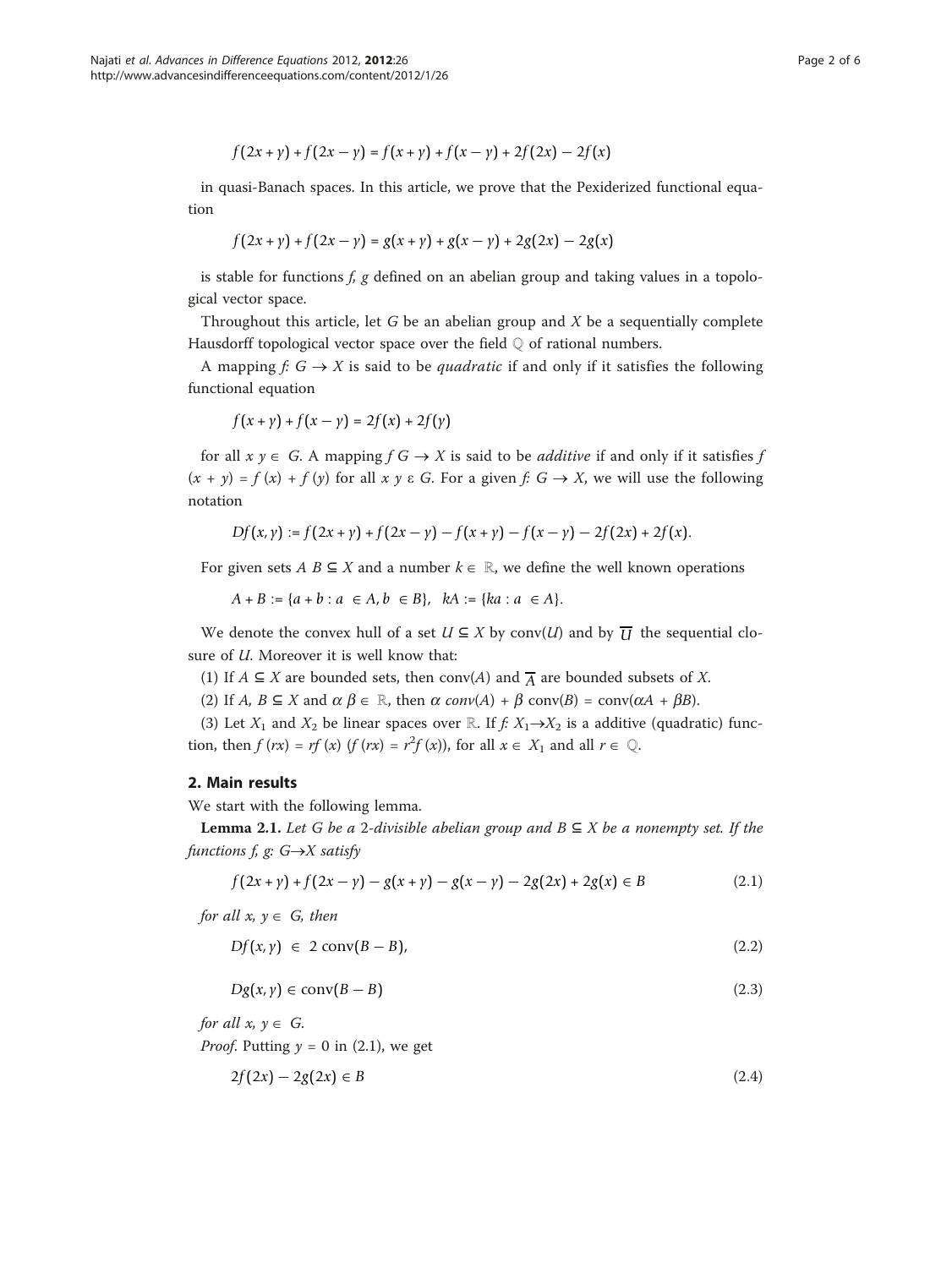for all  $x \in G$ . If we replace x by  $\frac{1}{2}x$  in (2.4), then we have

$$
f(x) - g(x) \in \frac{1}{2}B\tag{2.5}
$$

for all  $x \in G$ . It follows from (2.5) and (2.1) that

$$
Df(x, y) = f(2x + y) + f(2x - y) - g(x + y) - g(x - y) - 2g(2x) + 2g(x)
$$
  
- 
$$
[f(x + y) - g(x + y)] - [f(x - y) - g(x - y)]
$$
  
- 
$$
[2f(2x) - 2g(2x)] + [2f(x) - 2g(x)]
$$
  

$$
\in 2 \text{ conv}(B - B).
$$

Moreover, we have

$$
Dg(x, y) = f(2x + y) + f(2x - y) - g(x + y) - g(x - y) - 2g(2x) + 2g(x)
$$
  
- 
$$
[f(2x + y) - g(2x + y)] - [f(2x - y) - g(2x - y)]
$$
  

$$
\in \text{conv}(B - B).
$$

Theorem 2.2. Let G be a 2-divisible abelian group and  $B ⊆ X$  be a bounded set. Suppose that the odd functions f, g: G $\rightarrow$ X satisfy (2 1) for all x,  $y \in G$ . Then there exists exactly one additive function  $A: G \rightarrow X$  such that

$$
\mathcal{A}(x) - f(x) \in 4\overline{\text{conv}(B - B)}, \quad \mathcal{A}(x) - g(x) \in 2\overline{\text{conv}(B - B)}\tag{2.6}
$$

for all  $x \in G$ . Moreover the function *A* is given by

$$
\mathcal{A}(x) = \lim_{n \to \infty} \frac{1}{2^n} f(2^n x) = \lim_{n \to \infty} \frac{1}{2^n} g(2^n x)
$$

for all  $x \in G$ . Moreover, the convergence of the sequences are uniform on G. *Proof.* By Lemma 2.1, we get (2.2). Setting  $y = x$ ,  $y = 3x$  and  $y = 4x$  in (2.2), we get

$$
f(3x) - 3f(2x) + 3f(x) \in 2 \text{ conv}(B - B),
$$
\n(2.7)

$$
f(5x) - f(4x) - f(2x) + f(x) \in 2\text{conv}(B - B),\tag{2.8}
$$

$$
f(6x) - f(5x) + f(3x) - 3f(2x) + 2f(x) \in 2\text{conv}(B - B)
$$
\n(2.9)

for all  $x \in G$ . It follows from (2.7), (2.8), and (2.9) that

$$
f(6x) - f(4x) - f(2x) \in 6 \operatorname{conv}(B - B)
$$

for all  $x \in G$ . So

$$
f(3x) - f(2x) - f(x) \in 6 \operatorname{conv}(B - B)
$$
\n(2.10)

for all  $x \in G$ . Using (2.7) and (2.10), we obtain

$$
\frac{1}{2}f(2x) - f(x) \in 2\operatorname{conv}(B - B)
$$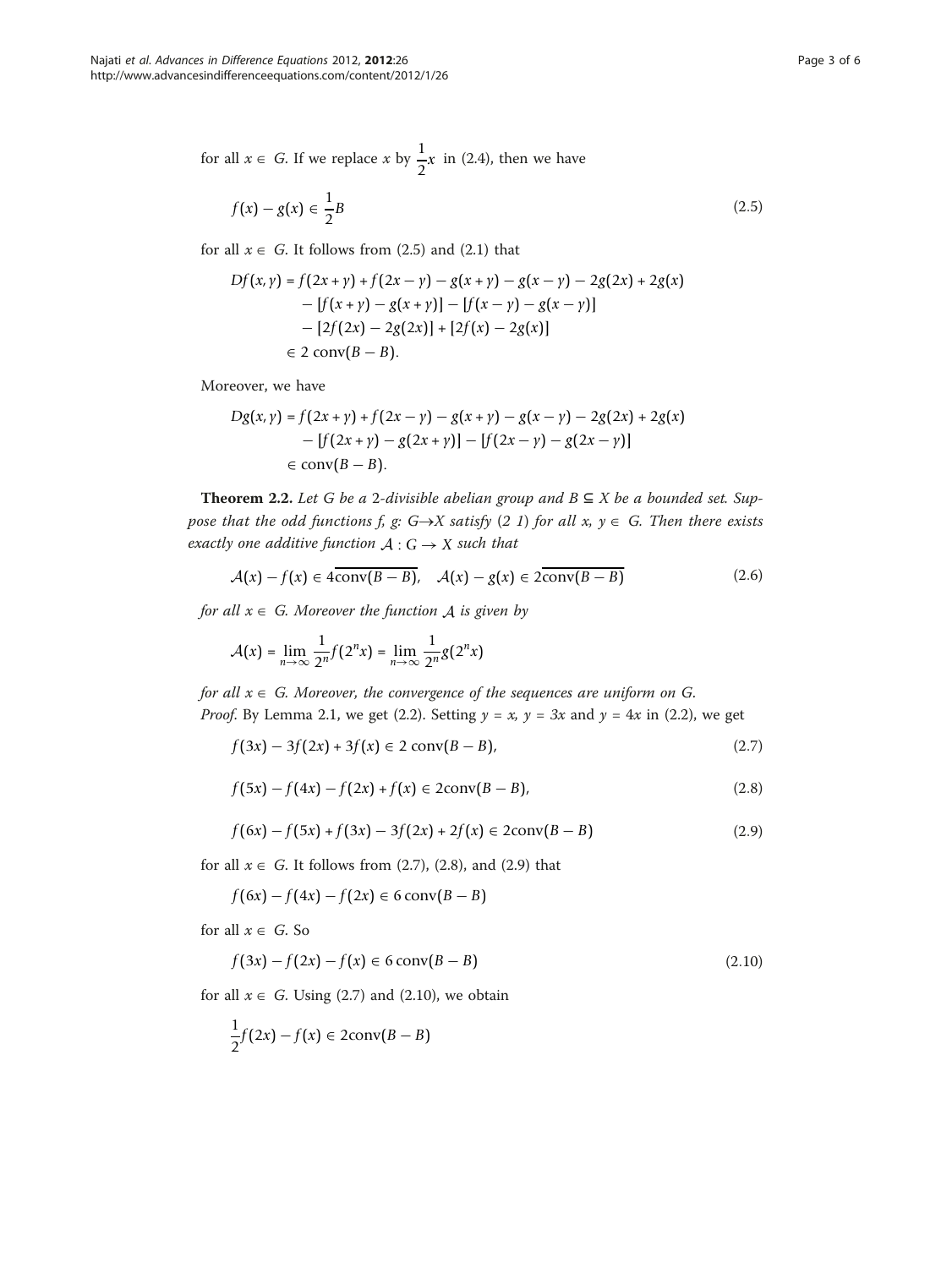for all  $x \in G$ . Therefore

$$
\frac{1}{2^n}f(2^n x) - \frac{1}{2^m}f(2^m x) = \sum_{k=m}^{n-1} \left[ \frac{1}{2^{k+1}} f(2^{k+1} x) - \frac{1}{2^k} f(2^k x) \right]
$$
  

$$
\in \sum_{k=m}^{n-1} \frac{2}{2^k} \text{conv}(B - B)
$$
(2.11)  

$$
\subseteq \frac{4}{2^m} \text{conv}(B - B)
$$

for all  $x \in G$  and all integers  $n > m \ge 0$ . Since B is bounded, we conclude that conv  $(B - B)$  is bounded. It follows from (2.11) and boundedness of the set conv $(B - B)$  that the sequence  $\{\frac{1}{2^n}f(2^n x)\}\$ is (uniformly) Cauchy in X for all  $x \in G$ . Since X is a sequential complete topological vector space, the sequence  $\{\frac{1}{2^n}f(2^n x)\}\$ is convergent for all x  $\in$  G, and the convergence is uniform on G. Define

$$
\mathcal{A}_1: G \to X, \quad \mathcal{A}_1(x) := \lim_{n \to \infty} \frac{1}{2^n} f(2^n x).
$$

Since conv( $B - B$ ) is bounded, it follows from (2.2) that

$$
D\mathcal{A}_1(x,\gamma) = \lim_{n\to\infty} \frac{1}{2^n} Df(2^n x, 2^n \gamma) = 0
$$

for all  $x \ y \in G$ . So  $A_1$  is additive (see [\[6](#page-5-0)]). Letting  $m = 0$  and  $n \rightarrow \infty$  in (2.11), we get

$$
A_1(x) - f(x) \in 4\overline{\text{conv}(B - B)}\tag{2.12}
$$

for all  $x \in G$ . Similarly as before applying (2.3) we have an additive mapping *A*<sub>2</sub> : *G* → *X* defined by *A*<sub>2</sub>(*x*) := lim<sub>*n*→∞</sub> $\frac{1}{2^n}$ *g*(2<sup>*n*</sup>*x*) which is satisfying

$$
A_2(x) - g(x) \in 2\overline{\text{conv}(B - B)}\tag{2.13}
$$

for all  $x \in G$ . Since *B* is bounded, it follows from (2.5) that  $A_1 = A_2$ . Letting  $A := A_1$ , we obtain (2.6) from (2.12) and (2.13).

To prove the uniqueness of *A*, suppose that there exists another additive function *A* :  $G \rightarrow X$  satisfying (2.6). So

$$
\mathcal{A}'(x) - \mathcal{A}(x) = [\mathcal{A}'(x) - f(x)] + [f(x) - \mathcal{A}(x)] \in 8\overline{\text{conv}(B - B)}
$$

for all  $x \in G$ . Since  $A'$  and  $A$  are additive, replacing x by  $2^n x$  implies that

$$
\mathcal{A}'(x) - \mathcal{A}(x) \in \frac{8}{2^n} \overline{\text{conv}(B - B)}
$$

for all  $x \in G$  and all integers *n*. Since  $\overline{conv(B - B)}$  is bounded, we infer  $A' = A$ . This completes the proof of theorem.

Theorem 2.3 Let G be a 2, 3-divisible abelian group and  $B \subseteq X$  be a bounded set. Suppose that the even functions f, g:  $G \rightarrow X$  satisfy (2 1) for all x,  $y \in G$ . Then there exists exactly one quadratic function  $Q: G \rightarrow X$ such that

$$
Q(x) - f(x) + f(0) \in 4\overline{\text{conv}(B - B)}, \ Q(x) - g(x) + g(0) \in 2\text{conv}(B - B)
$$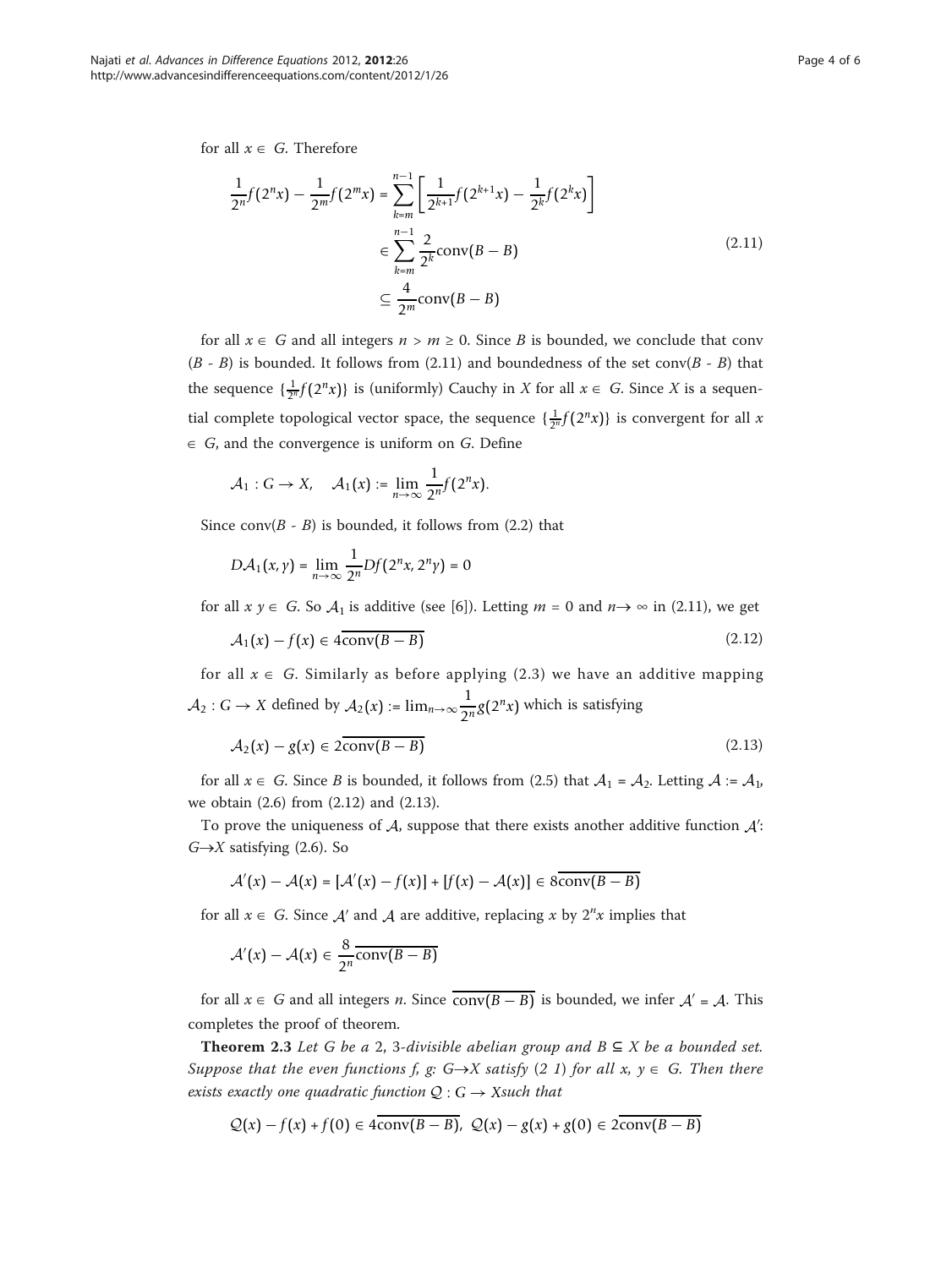for all  $x \in G$ . Moreover, the function *Q* is given by

$$
Q(x) = \lim_{n \to \infty} \frac{1}{4^n} f(2^n x) = \lim_{n \to \infty} \frac{1}{4^n} g(2^n x)
$$

for all  $x \in G$ . Moreover, the convergence of the sequences are uniform on G. *Proof.* By replacing  $y$  by  $x + y$  in (2.2), we get

$$
f(3x + y) + f(x - y) - f(2x + y) - f(y)
$$
  
- 2f(2x) + 2f(x) \in 2conv(B - B) (2.14)

for all  $x, y \in G$ . Replacing y by - y in (2.14), we get

$$
f(3x - y) + f(x + y) - f(2x - y) - f(y)
$$
  
- 2f(2x) + 2f(x) \in 2conv(B - B) (2.15)

for all  $x, y \in G$ . It follows from (2.2), (2.14), and (2.15) that

$$
f(3x + y) + f(3x - y) - 2f(y)
$$
  
- 6f(2x) + 6f(x) \in 6conv(B - B) (2.16)

for all  $x, y \in G$ . By letting  $y = 0$  and  $y = 3x$  in (2.16), we get

$$
2f(3x) - 6f(2x) + 6f(x) - 2f(0) \in 6\text{conv}(B - B),\tag{2.17}
$$

$$
f(6x) - 2f(3x) - 6f(2x) + 6f(x) + f(0) \in 6\text{conv}(B - B)
$$
\n(2.18)

for all  $x \in G$ . Using (2.17) and (2.18), we obtain

$$
f(6x) - 4f(3x) + 3f(0) \in 12\text{conv}(B - B)
$$
\n(2.19)

for all  $x \in G$ . If we replace x by  $\frac{1}{3}x$  in (2.19), then

$$
f(2x) - 4f(x) + 3f(0) \in 12\text{conv}(B - B)
$$

for all  $x \in G$ . Therefore

$$
\frac{1}{4^{n+1}}f(2^{n+1}x) - \frac{1}{4^n}f(2^nx) + \frac{3}{4^{n+1}}f(0) \in \frac{3}{4^n}\operatorname{conv}(B - B)
$$
\n(2.20)

for all  $x \in G$  and all integers *n*. So

$$
\frac{1}{4^n}f(2^nx) - \frac{1}{4^m}f(2^mx)
$$
\n
$$
= \sum_{k=m}^{n-1} \frac{1}{4^{k+1}}f(2^{k+1}x) - \frac{1}{4^k}f(2^kx)
$$
\n
$$
\in -\sum_{k=m}^{n-1} \frac{3}{4^{k+1}}f(0) + \sum_{k=m}^{n-1} \frac{3}{4^k} \operatorname{conv}(B-B)
$$
\n
$$
\subseteq -\sum_{k=m}^{n-1} \frac{3}{4^{k+1}}f(0) + \frac{1}{4^{m-1}} \operatorname{conv}(B-B)
$$
\n(2.21)

for all  $x \in G$  and all integers  $n > m \ge 0$ . It follows from (2.21) and boundedness of the set conv(*B* - *B*) that the sequence  $\left\{ \frac{1}{4^n} f(2^n x) \right\}$  is (uniformly) Cauchy in *X* for all  $x \in$ G. The rest of the proof is similar to proof of of Theorem 2.2.